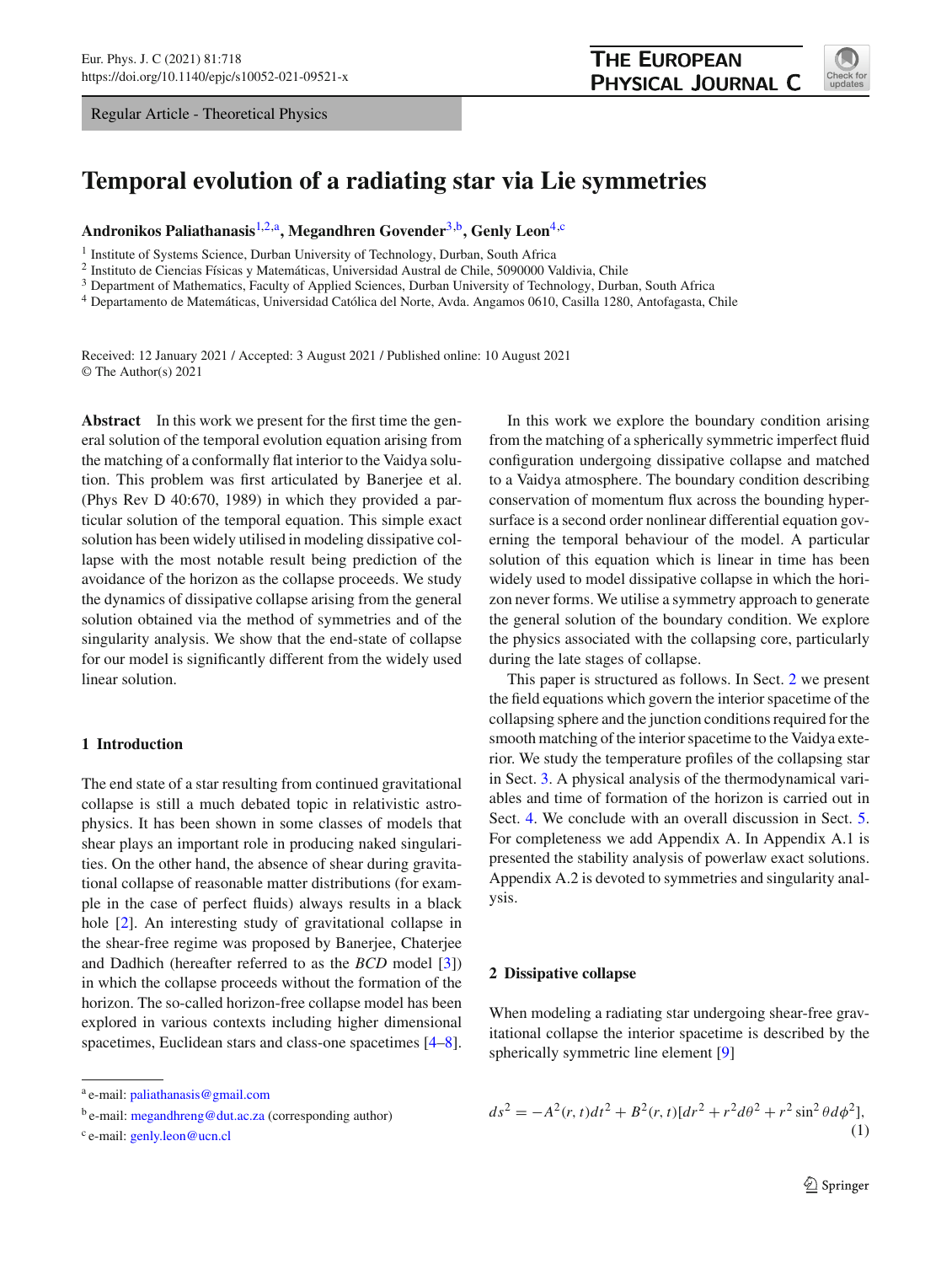in which the metric functions *A* and *B* are yet to be determined. The energy momentum tensor for the interior matter distribution is described by an imperfect fluid given by

$$
T_{ab} = (\rho + p) u_a u_b + p g_{ab} + q_a u_b + q_b u_a.
$$
 (2)

where  $\rho$  and  $p$  are the fluid energy density and pressure. The heat flow vector  $q^a$  is orthogonal to the velocity vector so that  $q^a u_a = 0$ . The Einstein field equations governing the interior of the stellar fluid is

<span id="page-1-0"></span>
$$
\rho = 3\frac{1}{A^2}\frac{B_t^2}{B^2} - \frac{1}{B^2} \left( 2\frac{B_{rr}}{B} - \frac{B_r^2}{B^2} + \frac{4}{r}\frac{B_r}{B} \right),\tag{3}
$$

$$
p = \frac{1}{A^2} \left( -2\frac{B_{tt}}{B} - \frac{B_t^2}{B^2} + 2\frac{A_t}{A} \frac{B_t}{B} \right) + \frac{1}{B^2} \left( \frac{B_r^2}{B^2} + 2\frac{A_r}{A} \frac{B_r}{B} + \frac{2}{r} \frac{A_r}{A} + \frac{2}{r} \frac{B_r}{B} \right),
$$
 (4)

$$
p = -2\frac{1}{A^2}\frac{B_{tt}}{B} + 2\frac{A_t}{A^3}\frac{B_t}{B} - \frac{1}{A^2}\frac{B_t^2}{B^2} + \frac{1}{r}\frac{A_r}{A}\frac{1}{B^2} + \frac{1}{r}\frac{B_r}{B^3} + \frac{A_{rr}}{A}\frac{1}{B^2} - \frac{B_r^2}{B^4} + \frac{B_{rr}}{B^3},
$$
 (5)

$$
\begin{array}{cccc}\n & r \ B^3 & A & B^2 & B^4 & B^3 \\
- & 2 & \begin{pmatrix} B_{rt} & B_r B_t & A_r B_t \end{pmatrix}\n\end{array}
$$
\n
$$
\tag{6}
$$

$$
Q = -\frac{2}{AB} \left( -\frac{B_{rt}}{B} + \frac{B_r B_t}{B^2} + \frac{A_r}{A} \frac{B_t}{B} \right),
$$
 (6)

where  $Q = (q_a q^a)^{1/2}$  is the magnitude of the heat flux. We obtain the condition of pressure isotropy by equating [\(4\)](#page-1-0) and [\(5\)](#page-1-0)

<span id="page-1-1"></span>
$$
0 = \frac{1}{B^2} \left[ \frac{A_{rr}}{A} + \frac{B_{rr}}{B} - \left( 2\frac{B_r}{B} + \frac{1}{r} \right) \left( \frac{A_r}{A} + \frac{B_r}{B} \right) \right]. \tag{7}
$$

This equation has been solved under various assumptions and transformations. It was Ivanov [\[10](#page-6-5)] who observed that if the constants of integration of a static solution to the pressure isotropy condition in comoving and isotropic coordinates are allowed to evolve with time, then, the time-dependent 'solution' will automatically satisfy [\(7\)](#page-1-1). Shear-free, radiating fluids in the presence of bulk viscosity were widely explored by Sussman. Starting with the most general spherically symmetric, shear-free metric, Sussman obtained a large family of exact solutions of the Einstein field equations which included Petrov type D, conformally flat and self-similar solutions [\[11](#page-6-6)]. In particular, he showed that the constraints arising from the field equations for shear-free spacetimes can be treated as a linear algebraic system on the derivatives of the metric potentials.

Since the star is radiating energy, the exterior spacetime is described by the Vaidya metric [\[12](#page-6-7)]

<span id="page-1-2"></span>
$$
ds^{2} = -\left(1 - \frac{2m(v)}{r}\right)dv^{2} - 2dvdr + r^{2}\left[d\theta^{2} + r^{2}\sin^{2}\theta d\phi^{2}\right]
$$
\n(8)

where  $v$  is the retarded time and  $m$  is the total mass inside the comoving surface  $\Sigma$  forming the boundary of the star. The necessary junction conditions for the smooth matching of the interior line element  $(1)$  to the exterior spacetime  $(8)$ was first obtained by Santos [\[13](#page-6-8)] and has been succinctly presented here for easy reference

<span id="page-1-3"></span>
$$
(rB)_{\Sigma} = r_{\Sigma},\tag{9}
$$

$$
p_{\Sigma} = (q^1 B)_{\Sigma},\tag{10}
$$

$$
m_{\Sigma} = \left[\frac{r^3 B \dot{B}^2}{2A^2} - r^2 B' - \frac{r^3 B'^2}{2B}\right]_{\Sigma},\tag{11}
$$

where  $m_{\Sigma}$  is the total mass within a sphere of radius  $r_{\Sigma}$ and [\(10\)](#page-1-3) represents the conservation of the momentum flux across the boundary  $\Sigma$ .

An interesting approach to dissipative collapse is to explore the non-formation of the horizon in which the collapse rate is balanced by the rate at which energy is radiated to the exterior spacetime. The trio Banerjee, Chaterjee and Dadhich studied such a scenario by considering a simple radiative model in which the metric ansatz assumed is

<span id="page-1-4"></span>
$$
A = 1 + \zeta_0 r^2,\tag{12}
$$

$$
B = R(t) \tag{13}
$$

where  $\zeta_0$  and *C* are positive constants. The collapse evolves from  $t = -\infty$  until  $t = 0$ . Utilising the above ansatz together with  $(4)$  and  $(6)$  in  $(10)$  we obtain

<span id="page-1-5"></span>
$$
2R\ddot{R} + \dot{R}^2 + \alpha \dot{R} = \beta \tag{14}
$$

where  $\alpha$  and  $\beta$  are constants. A special and simple solution to this equation is  $R = -Ct$  where  $C > 0$  is a constant. Since the star is collapsing, we require the expansion scalar,  $\Theta = \frac{3}{A} \frac{R}{R}$  < 0. This solution first made its appearance in the literature in 1989 when Banerjee et al. [\[1](#page-6-9)] presented the most general class of conformally flat radiating solutions. While the solution has a simple form it is remarkable that it has revealed rich and diversified toy models of dissipative collapse. It has been observed in the *BCD* paper that the ratio

$$
1 - \frac{2m_{\Sigma}}{r_{\Sigma}}\tag{15}
$$

is independent of time. This can be easily seen from Eqs. [\(9\)](#page-1-3) and [\(11\)](#page-1-3) in which both the area radius and mass are in linear in *t*. Thus the ratio of mass to area radius is independent of time and the boundary surface cannot reach the horizon.

#### 2.1 A new radiating model

We now model a radiating star undergoing dissipative collapse by digressing from the simple linear time-dependence of  $B(r, t)$ . To this end we utilise the truncated solution  $(A.6)$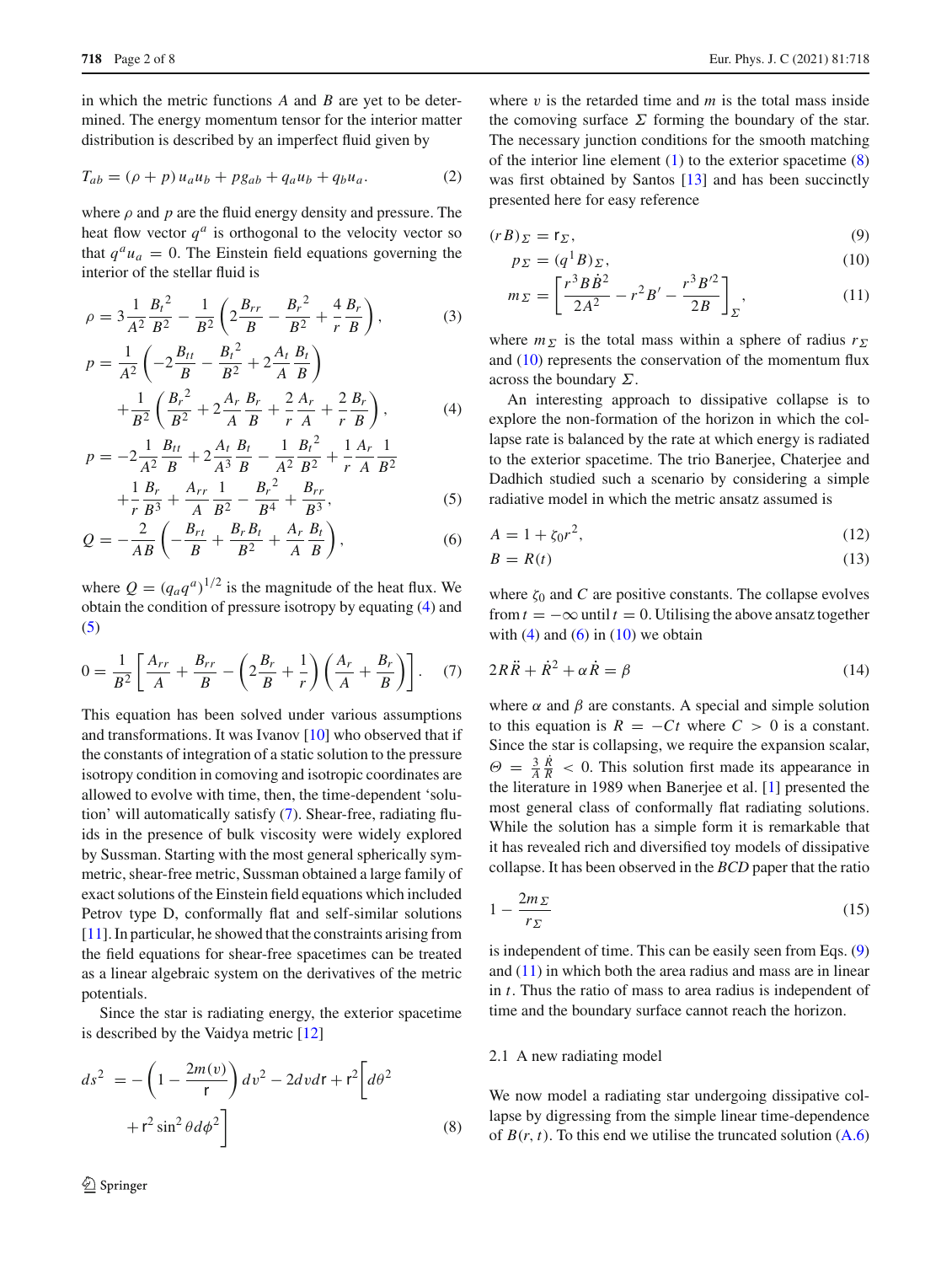reported in Appendix A.2 and derived by using the Lie symmetry analysis,

$$
R(t) = R_0 t^{2/3} - \frac{3\alpha}{4} t \tag{16}
$$

with  $\beta = -\frac{3\alpha^2}{4}$ . The Einstein field equations [\(3\)](#page-1-0)–[\(6\)](#page-1-0) reduce to

$$
\rho = \frac{\left(8R_0 - 9\alpha t^{1/3}\right)^2}{3t^2 \left(-4R_0 + 3\alpha t^{1/3}\right)^2 \left(1 + \zeta_0 r^2\right)^2},\tag{17}
$$

$$
p = \frac{32\alpha R_0 + 3t^{1/3} \left(-9\alpha^2 + 64\zeta_0(1 + r^2\zeta_0)\right)}{3t^{5/3} \left(4R_0 - 3\alpha t^{1/3}\right)^2 \left(1 + \zeta_0 r^2\right)^2},\tag{18}
$$

$$
qB = -\frac{55 \left(-32 \alpha R_0 + 27 \alpha^2 t^{1/3} - 192 \zeta_0 t^{1/3} (1 + \zeta_0 r^2)\right)}{3 t^{5/3} \left(-4 R_0 + 3 \alpha t^{1/3}\right)^2 \left(1 + \zeta_0 r^2\right)^2}.
$$
\n(19)

We also calculate the mass function and luminosity at infinity to be

<span id="page-2-3"></span>
$$
m = \frac{r^2 \left(8R_0 - 9\alpha t^{1/3}\right)^2 \left(4R_0 - 3\alpha t^{1/3}\right)}{1152 \left(1 + \zeta_0 r^2\right)^2},\tag{20}
$$

$$
L_{\infty} = \frac{\alpha r_0 \left(32R_0 - 27\alpha t^{1/3}\right) \left(8R_0 - 9\alpha t^{1/3}\right) \mathcal{Z}}{864t^{7/3} \left(4R_0 - 3\alpha t^{1/3}\right)^2 \left(1 + \zeta_0 r_0^2\right)^4}
$$
(21)

where we have defined

$$
E = 8R_0r_0 + 3t^{1/3}(4 - 3\alpha r_0 + 4\zeta_0 r_0^2)
$$
 (22)

and  $r = r_0$  defines the boundary of the star at some fixed time.

#### 2.2 The role of an equation of state

There have been many attempts at incorporating an equation of state (EoS) in radiating stellar models. This is an important requirement which relates the pressure to the fluid density and this in turn makes the interplay between these thermodynamical quantities transparent. An early attempt at imposing a linear equation of state of the form,  $p_r = \gamma \rho$ where  $\gamma$  is a constant was carried out by Wagh et al. [\[34\]](#page-7-0) in which they matched a shear-free interior metric to the Vaidya exterior. In their model the temporal dependence was linear. More recently, Bogadi et al. [\[35\]](#page-7-1) attempted to model a radiating star which collapses from an initial static configuration. In this work, both the static and dynamical models obey a linear EoS. In order to satisfy the boundary condition, it was shown that the EoS parameter,  $\gamma = -1/3$ . This investigation demonstrated the difficulty of imposing an EoS for the dynamical model, i. e., the gravitational potentials must simultaneously satisfy the EoS at each interior point  $(r, t)$ of the collapsing body and the boundary condition (where  $r = r_0$ , is constant). At best, one can choose an initial static configuration which satisfies a given linear EoS. This choice automatically changes the dynamical boundary condition as the radial pressure vanishes at the boundary of the static configuration. In our work, the metric potentials(*A*, *B*) given by [\(12\)](#page-1-4) and [\(13\)](#page-1-4) *do not* describe an initial static configuration. At the very least the simple forms chosen for (*A*, *B*) here could mimic an EoS in the appropriate limit but this carries no guarantee until the boundary condition is satisfied. In the BCD model the energy density and pressure both diverge as  $1/t<sup>2</sup>$  and the mass evolves linearly with time. In addition, the ratio  $p/\rho$  is independent of time and increases as  $r^2$ . In our model  $p/\rho$  increases as times evolves and changes as  $1/r^3$ . It is clear that relationship between pressure and density is significantly altered when higher order terms are included in the temporal behaviour of the model.

## <span id="page-2-0"></span>**3 Causal heat flow**

The role of causal heat flow during dissipative collapse has been extensively studied by Herrera and co-workers [\[36](#page-7-2)[–38\]](#page-7-3) and references therein. It has been demonstrated that relaxational effects lead to higher core temperatures as the collapse proceeds with cooling being enhanced in the surface layers. The noncausal Eckart formalism may hold during an epoch when the fluid is close to hydrostatic equilibrium. However, as the collapse proceeds the noncausal nature of the Eckart framework leads to infinite propagation speeds of the thermal signals and unstable equilibrium states. Earlier work by Di Prisco et al. [\[36\]](#page-7-2) has shown that relaxational effects impact on the luminosity profiles of radiating stars. In order to study the impact of relaxation times on the temperature profiles we adopt a causal heat transport equation of Maxwell–Cattaneo form [\[30](#page-7-4)]

<span id="page-2-1"></span>
$$
\tau h_a{}^b \dot{q}_b + q_a = -\kappa (D_a T + T \dot{u}_a),\tag{23}
$$

where the relaxation time is given by

$$
\tau = \kappa T \beta \tag{24}
$$

for the heat flux. The appearance of the relaxation time restores causality and has been successful in modelling highfrequency phenomena in electronics and fluid flow [\[31](#page-7-5)]. For the line element  $(1)$  the causal heat transport equation  $(23)$ becomes

<span id="page-2-2"></span>
$$
\tau(qB)_{,t} + A(qB) = -\kappa \frac{(AT)_{,r}}{B},\tag{25}
$$

which governs the behavior of the temperature. Setting  $\tau = 0$ in  $(25)$  we obtain the familiar Fourier heat transport equation

$$
A(qB) = -\kappa \frac{(AT)_{,r}}{B},\tag{26}
$$

which predicts reasonable temperatures when the fluid is close to quasi-stationary equilibrium.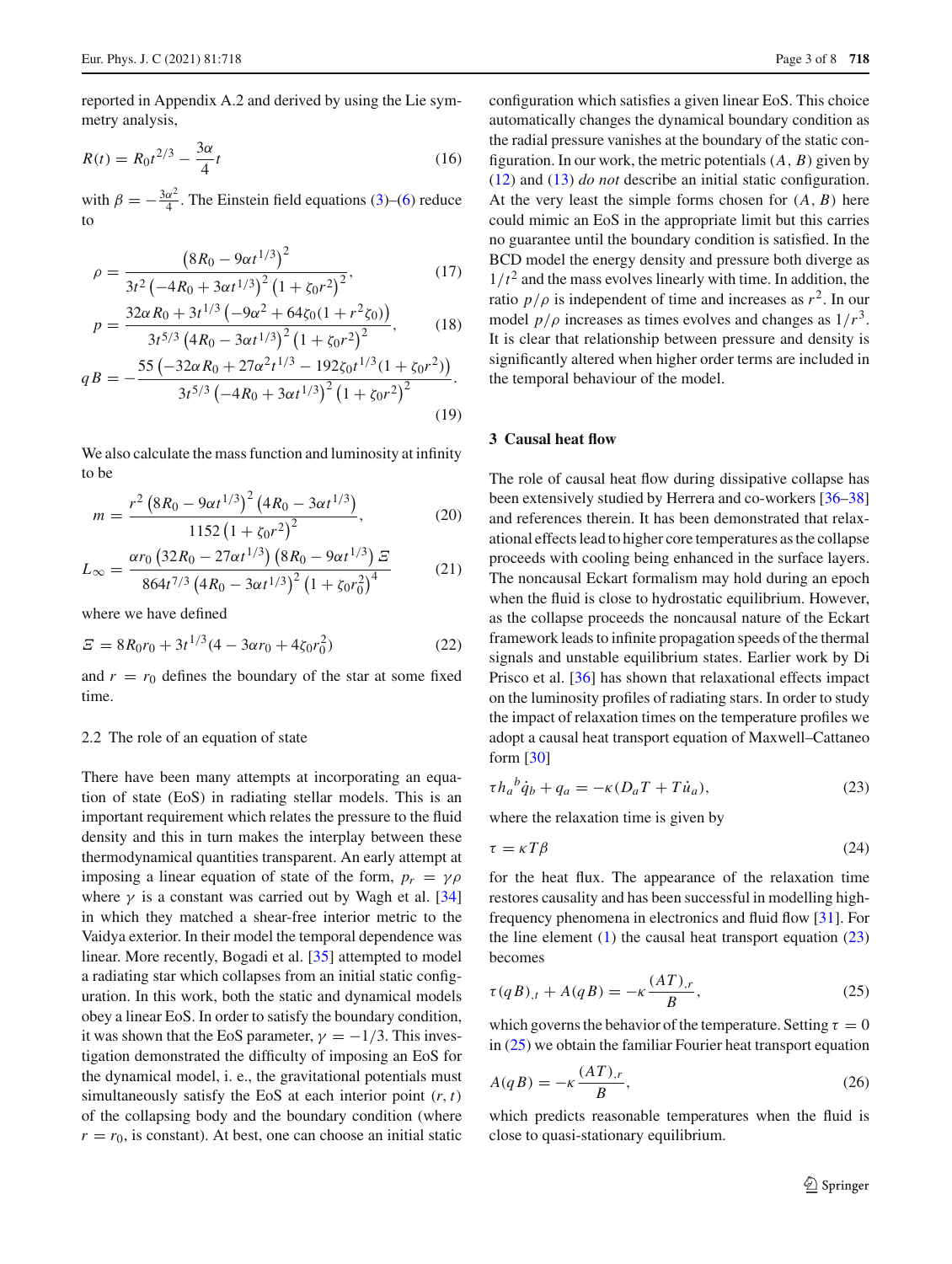Following the work of [\[32\]](#page-7-6) we adopt the following thermodynamic coefficients for radiative transfer where we assume that heat is being carried away from the core via thermally generated neutrinos. The thermal conductivity assumes the form

$$
\kappa = \chi T^3 \tau_c,\tag{27}
$$

where  $\chi$  ( $\geq$  0) is a constant and  $\tau_c$  represents the mean collision time between massless and massive particles. Martinez [\[33](#page-7-7)] has shown that  $\tau_c \propto T^{-3/2}$  for thermally generated neutrinos within the core of neutron stars. To this end we assume

$$
\tau_{\rm c} = \left(\frac{\psi}{\chi}\right) T^{-\omega},\tag{28}
$$

where  $\psi$  ( $\geq$  0) and  $\omega$  ( $\geq$  0) are constants and for  $\omega = \frac{3}{2}$  we regain the treatment due to Martinez. We observe that this form implies that the mean collision time decreases with an increase in temperature, as expected. We assume that relaxation time is proportional to the collision time:

$$
\tau = \left(\frac{\lambda \chi}{\psi}\right) \tau_{\rm c},\tag{29}
$$

where  $\tau \geq 0$ ) is a constant. This assumption may hold for a limited epoch of the collapse process. Putting all together in [\(25\)](#page-2-2) we obtain

<span id="page-3-1"></span>
$$
\lambda(qB)_{,t}T^{-\omega} + A(qB) = -\psi \frac{T^{3-\omega}(AT)_{,r}}{B}.
$$
 (30)

It has been shown that in the case  $\omega = 0$  (which corresponds to constant mean collision time), the causal transport equation [\(30\)](#page-3-1) yields the following temperature profile [\[39\]](#page-7-8)

$$
(AT)^4 = -\frac{4}{\psi} \left[ \lambda \int A^3 B(qB)_{,t} \mathrm{d}r + \int A^4 q B^2 \mathrm{d}r \right] + \mathcal{F}(t)
$$
\n(31)

where  $\mathcal{F}(t)$  is an integration function. We can evaluate  $\mathcal{F}(t)$ by recalling that the effective surface temperature of a star is given by

$$
\left(T^4\right)_{\Sigma} = \left(\frac{1}{r^2 B^2}\right)_{\Sigma} \left(\frac{L_{\infty}}{4\pi\sigma}\right)_{\Sigma} \tag{32}
$$

where  $\delta$  (> 0) is a constant. For our model, we are able to complete the integration in  $(31)$  and the temperature is plotted in Fig. [6.](#page-4-1)

#### <span id="page-3-0"></span>**4 Physical analysis**

In order to establish the physical viability of our model, we have plotted the density, pressure, heat flow and the energy conditions, respectively as functions of the radial and temporal coordinates in Figs. [1,](#page-4-2) [2,](#page-4-3) [3,](#page-4-4) [4,](#page-4-5) [5](#page-4-6) and [6](#page-4-1) . We observe that the density (Fig. [1\)](#page-4-2) and pressure (Fig. [2\)](#page-4-3) are monotonically decreasing functions of the radial coordinate. Furthermore, as the collapse proceeds, the density and pressure increase. This is expected as the core collapses the matter gets squeezed into smaller volumes thus increasing the density and the pressure within the smaller sphere. In the case of the BCD model, the rate at which the body radiates energy is balanced by the rate at which it collapses which leads to the final 'evaporation' of the star. It is worth pointing out that the luminosity as given by [\(21\)](#page-2-3) vanishes when

$$
t_{(bh)_1} = 0.702332 \nu^3,
$$
\n(33)

$$
t_{(bh)_2} = 1.66479 \nu^3,
$$
\n(34)

$$
t_{(bh)_3} = -18.963 \frac{\alpha^2 \nu^3}{(4 - 3r_0\alpha + 4r_0^2 \zeta_0)^3},\tag{35}
$$

<span id="page-3-2"></span>where we have defined  $v = \frac{R_0}{\alpha}$ . Since the collapse proceeds from  $-\infty < t < 0$ , we must have  $t_{(bh)_i} < 0$  if we want the horizon to form before the collapse ends. For  $\alpha > 0$  we must  $R_0 < 0$  which ensures that  $t_{(bh)_1}$  and  $t_{(bh)_2}$  are both negative. For  $t_{(bh)_3} < 0$  we must have  $4 - 3r_0\alpha + 4r_0^2\zeta_0$ which places a restriction on  $\zeta_0$ . In the BCD model where the horizon never forms, no such restriction is placed on  $\zeta_0$ . Figure [3](#page-4-4) shows that the heat flux (energy output) increases with time. As the density increases, the thermonuclear processes become more efficient resulting in higher energy outputs for late times. The mass profile is depicted in Fig. [4.](#page-4-5) The mass of the sphere increases monotonically from the center to the boundary. The mass decreases with time as star radiates energy as it collapses. Figures [5](#page-4-6) and [6](#page-4-1) confirm that the energy conditions required for a realistic stellar core are obeyed everywhere inside the star. We have plotted the causal temperature profiles in Fig. [7.](#page-4-7) The blue curve represents the BCD temperature profile whereas the orange curve describes the evolution of the temperature as a function of the radial coordinate for our nonlinear solution. It is evident that the nonlinear solution predicts higher core temperatures than the linear BCD model. At this juncture it is necessary to point out that the condition of pressure isotropy which we employed to generate the static solution is unstable in the sense that such an isotropic matter distribution will evolve into an anisotropic regime as it leaves hydrostatic equilibrium. The presence of dissipative fluxes (in the form of heat flow), density inhomogeneities and/or nonzero shear within the fluid flow, can disrupt the condition of pressure isotropy leading to unequal radial and tangential stresses within the collapsing fluid [\[40](#page-7-9)]. Our aim of this work was to demonstrate the existence of the general solution of the junction condition which encodes the temporal behaviour of the model. We observe that the dynamical behaviour (temperature profiles and horizon formation) are clearly different from the simple linear temporal evolution assumed in the BCD model. We have shown that the inclusion of higher order terms in the temporal evolution of the model significantly affects the dynamics of the collapse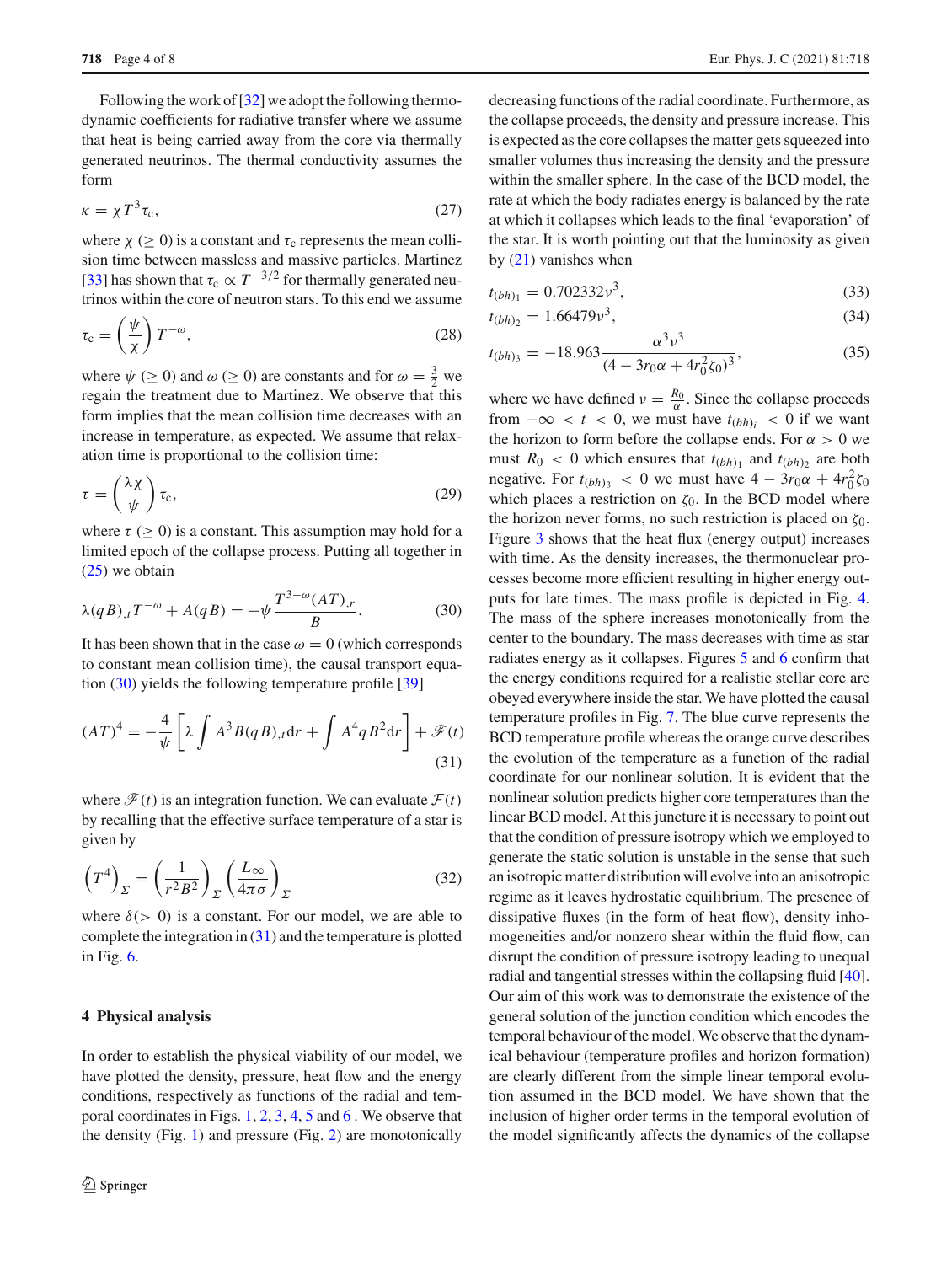

**Fig. 1** Density as a function of the radial and temporal coordinates

<span id="page-4-2"></span>

**Fig. 2** Pressure as a function of the radial and temporal coordinates

<span id="page-4-3"></span>

<span id="page-4-4"></span>**Fig. 3** Heat flow as a function of the radial and temporal coordinates

process. This can be seen in the altered temperature distribution at each interior point of the collapsing fluid and the time of formation of the horizon.

## <span id="page-4-0"></span>**5 Concluding remarks**

In this exposition we analysed a differential equation arising from the modeling of a star undergoing dissipative collapse. We have presented the general solution to the boundary condition for a particular type of shear-free, dissipative collapse. In this model the gravitational potentials are separable in the radial and temporal coordinates and the pressure is isotropic at each interior point of the collapsing distribution. We carried out an extensive stability analysis of the solution arising from the temporal equation in Appendix A.1. We have analytically proved the following results: (i) The solution of [\(14\)](#page-1-5) *R* =  $-Ct$  defined for  $-\infty < t \leq 0$ , where  $C > 0$  is a fixed



<span id="page-4-5"></span>**Fig. 4** Mass profile as a function of the radial and temporal coordinates



<span id="page-4-6"></span>**Fig. 5**  $E1 = (\rho + p)^2 - 4Q^2 > 0$  as a function of the radial and temporal coordinates



<span id="page-4-1"></span>**Fig. 6**  $E2 = \rho - 3p + [(\rho + p)^2 - 4Q^2]^{1/2} > 0$  as a function of the radial and temporal coordinates



<span id="page-4-7"></span>**Fig. 7** Temperature profiles as a function of the radial coordinate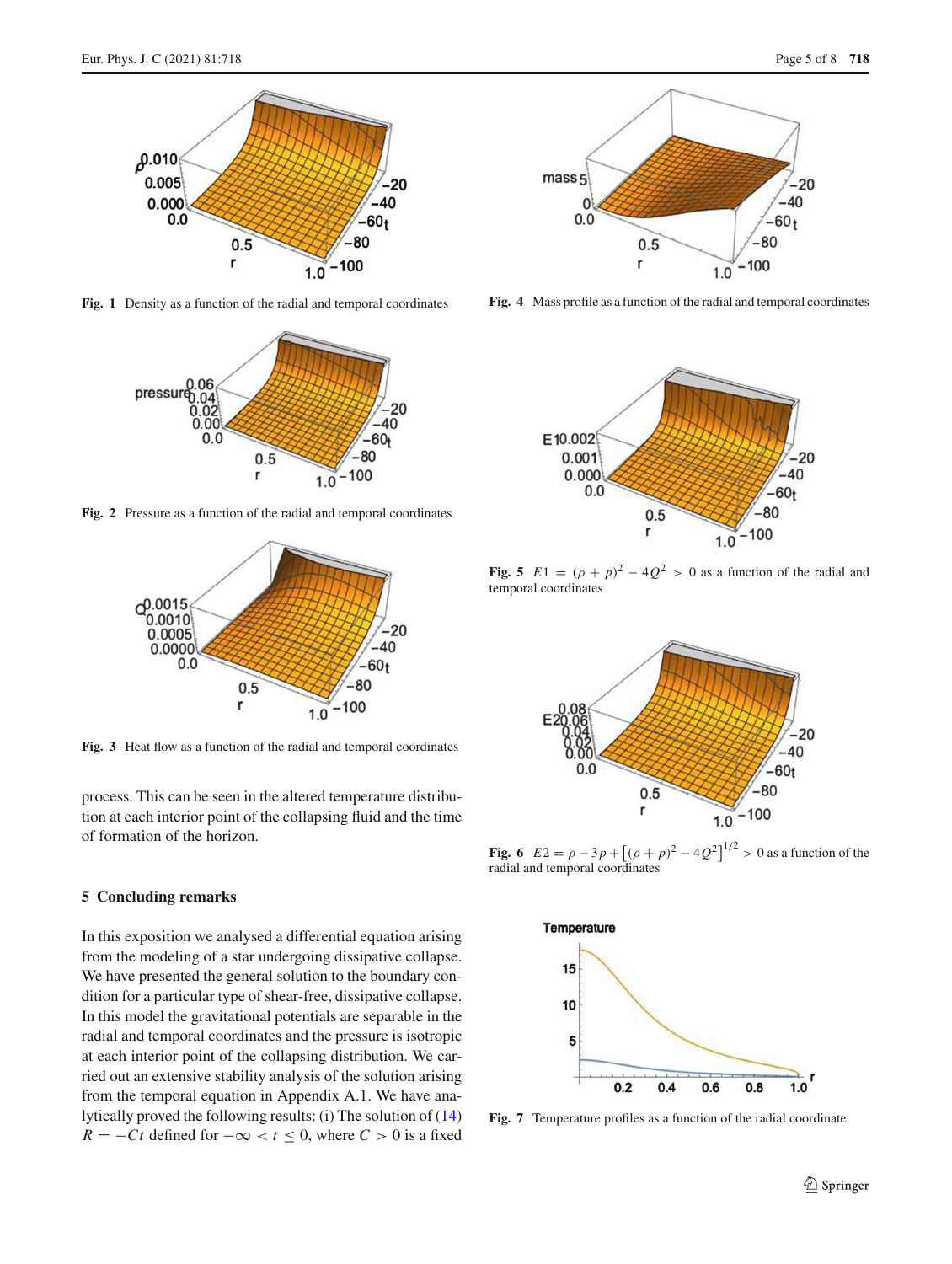constant by Banerjee et al. [\[1\]](#page-6-9), is unstable as  $t \to 0^-$  and stable as  $t \to -\infty$ . (ii) We found a family of solutions of [\(14\)](#page-1-5) given by

<span id="page-5-1"></span>
$$
R(t) = \frac{\alpha c_1}{2 - \theta^*} + \frac{\alpha(\theta^* - 1)t}{2 - \theta^*}, \quad c_1 \neq 0,
$$
 (36)

parametrised by  $-\infty < \theta^* < \infty$ . They are defined in the semi-infinite-interval  $-\infty < t < 0$ , and are stable as *t* → 0−. Our solutions are intrinsically different from the closedform solution of Banerjee et al. [\[1](#page-6-9)] in terms of their stability as well as in nature, given that  $\lim_{t\to 0^-} R(t) = \frac{\alpha c_1}{2-\theta^*} \neq 0$ , as a difference with the closed-form solution of Banerjee et al. [\[1\]](#page-6-9) which satisfies  $\lim_{t\to 0^-} R(t) = 0$ . The affine parameter  $\frac{\alpha c_1}{2-\theta^*}$ makes a subtle difference concerning stability as  $t \to 0^-$ . We showed that a particular nonlinear temporal dependence produces drastically different physics from the linear model. This is an important point to note, albeit that the collapsing sphere described here represents a toy model of dissipative collapse.

Our model does not feature an EoS as the chosen metric functions are simplistic in nature. An inclusion of an EoS will form the basis of future work.

**Acknowledgements** AP and GL were funded by Agencia Nacional de Investigación y Desarrollo-ANID through the program FONDECYT Iniciación grant no. 11180126. Additionally, GL thanks the support of Vicerrectoría de Investigación y Desarrollo Tecnológico at Universidad Católica del Norte. We thank the anonymous referee for his/her valuable comments which have helped us improve our work.

**Data Availability Statement** This manuscript has no associated data or the data will not be deposited. [Authors' comment: The work contained in this article is based on theoretical computation and as such no experimental data has been generated. All data generated in this study are self-contained in this article. So there is no data to be deposited.]

**Open Access** This article is licensed under a Creative Commons Attribution 4.0 International License, which permits use, sharing, adaptation, distribution and reproduction in any medium or format, as long as you give appropriate credit to the original author(s) and the source, provide a link to the Creative Commons licence, and indicate if changes were made. The images or other third party material in this article are included in the article's Creative Commons licence, unless indicated otherwise in a credit line to the material. If material is not included in the article's Creative Commons licence and your intended use is not permitted by statutory regulation or exceeds the permitted use, you will need to obtain permission directly from the copyright holder. To view a copy of this licence, visit [http://creativecomm](http://creativecommons.org/licenses/by/4.0/) [ons.org/licenses/by/4.0/.](http://creativecommons.org/licenses/by/4.0/) Funded by SCOAP<sup>3</sup>.

 $\textcircled{2}$  Springer

## **Appendix A: Dynamical systems analysis, symmetries and singularity analysis**

Appendix A.1: Stability analysis of exact solutions

We have the main equation [\(14\)](#page-1-5) where  $\alpha$  and  $\beta$  are constants. For convenience we assume  $\alpha > 0$ . A special and simple solution to this equation is  $R = -Ct$  defined for  $-\infty < t <$ 0, where  $C > 0$  is a constant given by the positive root of  $-\beta + C^2 - \alpha C = 0.$ 

For analysis of the stability of the scaling solution  $R_s(t)$  =  $-Ct$ , with  $C = \frac{1}{2} \left( \sqrt{\alpha^2 + 4\beta} + \alpha \right) > 0$  in the interval −∞ < *t* < 0 we use similar methods as in Liddle and Scher-rer [\[14](#page-6-11)] and in Uzan [\[15\]](#page-6-12). Defining the new time variable  $\eta$ through  $t = -e^{-\eta}, -\infty < \eta < \infty$  such that  $t \to -\infty$  as  $\eta \to -\infty$  and  $t \to 0$  as  $\eta \to +\infty$ , as well as the variables  $\varepsilon(\eta) = \frac{R(\eta)}{R_s(\eta)} - 1$ ,  $v(\eta) = \varepsilon'(\eta)$  in which  $R(\eta) = R(-e^{-\eta})$ and  $R_s(\eta) = -Ct(\eta) = Ce^{-\eta}$  allows the scaling solution to be translated to the origin. Finally, we obtain the system

$$
\varepsilon' = v,
$$
\n(A.1)  
\n
$$
v' = \frac{\varepsilon(\alpha - C\varepsilon - 2C)}{2C(\varepsilon + 1)} + v\left(2 - \frac{\alpha}{2C\varepsilon + 2C}\right) - \frac{v^2}{2(\varepsilon + 1)},
$$
\n(A.2)

with linearisation matrix  $J(\varepsilon, v)$ . The latter system admits the stationary points  $P_1 = (0, 0)$  and  $P_2 = \left(\frac{\alpha}{C} - 2, 0\right)$ . At point *P*<sub>1</sub>, the matrix *J*(0, 0) has eigenvalues  $\left\{1, 1 - \frac{\alpha}{2C}\right\}$ . Assume first  $\beta \geq 0$ . In this case, the origin is always unstable as  $\eta \rightarrow$  $+\infty$  due to  $2C = \alpha + \sqrt{\alpha^2 + 4\beta} > \alpha$ . The origin is stable as  $\eta \rightarrow -\infty$ . Moreover, at the point *P*<sub>2</sub> we find that the matrix  $J(\frac{\alpha}{C}-2, 0)$  has eigenvalues  $\left\{1, \frac{2C-\alpha}{2(C-\alpha)}\right\}$ . Due to  $2C-\alpha > 0$ it is unstable as  $\eta \to \infty$ . Indeed for  $0 < \frac{\alpha}{2} < C < \alpha$  it is a saddle, whereas for  $C > \alpha > 0$  is an unstable node. The last condition is forbidden due to the physical condition  $\varepsilon \ge -1$  evaluated at  $(\varepsilon, v) = (\frac{\alpha}{C} - 2, 0)$  implies  $\alpha \ge C$ . In the case  $\beta$  < 0,  $\alpha$  <  $-2\sqrt{-\beta}$  or  $\beta$  < 0,  $\alpha$  >  $2\sqrt{-\beta}$ , we have two solutions  $R_{s\pm}(\eta) = -C_{\pm}t(\eta) = C_{\pm}e^{-\eta}$ , where  $2C_{\pm} = \alpha \pm \sqrt{\alpha^2 - 4|\beta|}$ . Observe that  $2C_{+} > \alpha$ , implies that  $R_{s+}(\eta)$  is an unstable solution (unstable node) as  $\eta \to \infty$ . Due to  $\alpha > 2C_$  > 0,  $R_{s-}(\eta)$  is an unstable (saddle) solution.

On the other hand, there are non-trivial dynamics as  $(\varepsilon, v)$ are unbounded. Let us now define  $\phi := h(\varepsilon) = (\varepsilon + 1)^{-1/n}$ ,  $\theta = v - \varepsilon$ , where the coordinate transformation  $\phi = h(\varepsilon)$  for *n* > 1 maps the interval [ $\varepsilon_0$ ,  $\infty$ ) onto (0,  $\delta$ ], with  $\delta = h(\varepsilon_0)$ , satisfying  $\lim_{\varepsilon \to +\infty} h(\varepsilon) = 0$ . We then obtain the dynamical system

<span id="page-5-0"></span>
$$
\phi' = -\frac{\phi}{n} + \left(\frac{1}{n} - \frac{\theta}{n}\right)\phi^{n+1},\tag{A.3}
$$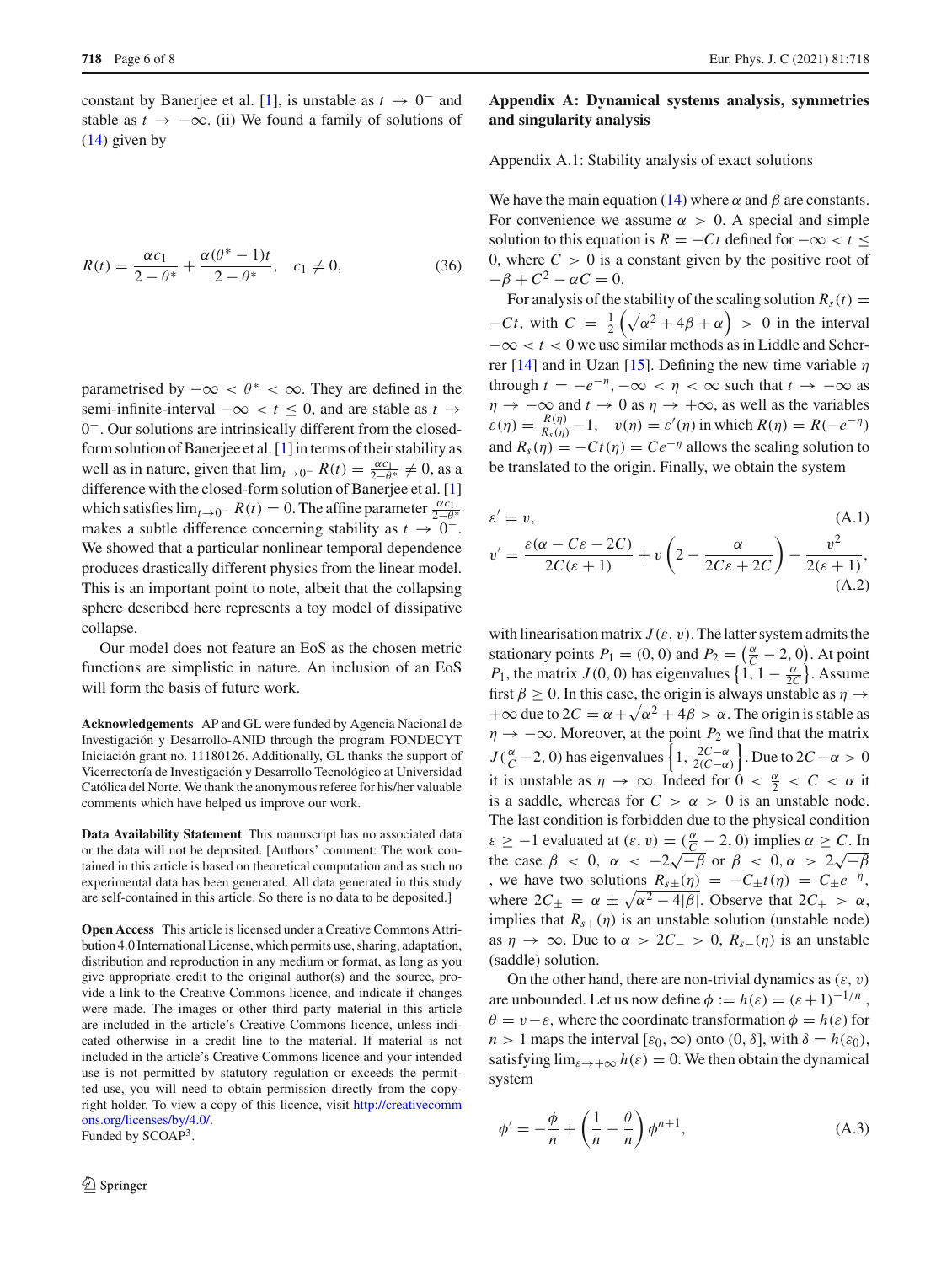$$
\theta' = \phi^n \left( \left( 1 - \frac{\alpha}{2C} \right) \theta - \frac{\theta^2}{2} \right). \tag{A.4}
$$

where  $2C - \alpha > 0$  and  $0 < \phi < \delta^{1/2}, \theta \in K$ , where *K* is a compact set. Neglecting higher order terms  $\propto \phi^{n+1}$ as  $\phi \rightarrow 0$  in Eq. [\(A.3\)](#page-5-0) we obtain the asymptotic solution:  $\phi(\eta) = e^{-\frac{\eta}{n}} c_1, \ \theta(\eta) = \frac{(2C-\alpha)}{(2C-\alpha)(e^{-\eta})}$  $\frac{(2c-a)}{c-\exp(\frac{(2c-a)(e^{-\eta}c_1^{\eta}+2c_2)}{2c})}$ . The

system [\(A.3\)](#page-5-0), [\(A.4\)](#page-5-0) admits a line of fixed points  $L : (\phi, \theta) =$  $(0, \theta^*)$  as  $\eta \to \infty$  for bounded  $\theta$ . As  $\eta \to \infty$  the eigenvalues associated to *L* are  $\left\{-\frac{1}{n}, 0\right\}$ . Therefore, it is normally hyperbolic and stable. It is verified that asymptotic solution showed before converges to it.

A summary of our analytical findings indicate: (i) The solution of [\(14\)](#page-1-5)  $R = −Ct$  defined for  $-\infty < t \leq 0$ , where  $C > 0$  is a fixed constant, is unstable as  $t \to 0^-$  and stable as  $t \to -\infty$ . (ii) The curve of fixed points *L* : ( $\phi$ ,  $\theta$ ) = (0,  $\theta^*$ ) (i.e.,  $\varepsilon \to \infty$ , and  $v \to \infty$ , in such a way that  $v - \varepsilon \to \theta^*$ ) is stable as  $\eta \to \infty$  for bounded  $\theta$ . Result (ii) means that, as  $\eta \to \infty$ , we have  $\varepsilon'(\eta) = \varepsilon(\eta)$ ,  $\varepsilon(\infty) = \infty$ . Hence,  $\varepsilon(\eta) =$  $c_1 e^{\eta} - \theta^*$ ,  $c_1 \neq 0$ . Then,  $R(\eta) = C (c_1 - (\theta^* - 1)e^{-\eta})$ .

Substituting into [\(14\)](#page-1-5), we find the constraint  $C\theta^*(\alpha +$  $C(\theta^* - 2) = 0$ . We have some specific solutions when  $\theta^* \in \left\{0, 2 - \frac{\alpha}{C}\right\}$ . Recall that  $\theta^*$  is an arbitrary constant value by definition of line *L*, so the natural condition is  $C = \frac{\alpha}{2-\theta^*}$ . Then, the solution of  $(14)$  given by  $(36)$  defined in the semiinfinite-interval  $-\infty < t \le 0$ , is stable as  $t \to 0^-$  ( $\eta \to$  $+\infty$ ). Finally,  $\lim_{t\to 0^-} R(t) = \frac{\alpha c_1}{2-\theta^*} \neq 0$  by construction. We should point out that the in(stability) of the solutions demonstrated in this section is not related to the instability of the pressure isotropy condition highlighted in [\[40\]](#page-7-9).

#### Appendix A.2: Symmetries and singularity analysis

Let us now turn our attention to the boundary condition [\(14\)](#page-1-5). Equation [\(14\)](#page-1-5) is invariant under the infinitesimal transformation  $[16]$  $[16]$   $\bar{t} \to t + \varepsilon (\alpha_1 + \alpha_2 t)$ ,  $R \to R + \varepsilon (\alpha_2 R)$  where  $\varepsilon$ is an infinitesimal parameter. We infer that Eq. [\(14\)](#page-1-5) admits as Lie point symmetries the elements of the two-dimensional Lie algebra  $\{\partial_t, t\partial_t + R\partial_R\}$  which form the  $A_{2,2}$  Lie algebra in the Morozov–Mubarakzyanov classification scheme [\[22](#page-7-10)– [25\]](#page-7-11). The application of the Lie symmetries in gravitational physics has provided us with many interesting results, for instance see [\[17](#page-6-14)[–21\]](#page-7-12) and references therein.

From the vector field  $\partial_t$  we find the reduced equation  $2xy \frac{dy(x)}{dx} + y^2(x) + \alpha y(x) - \beta = 0$  with  $y(x) = \dot{R}$ ,  $x = R$ . The reduced equation gives

$$
\ln (x - x_0) = -\ln (y^2 + \alpha y - \beta)
$$

$$
-\frac{2\alpha}{\sqrt{\alpha^2 + 4\beta}} \operatorname{arctanh} \left(\frac{2y + \alpha}{\sqrt{\alpha^2 + 4\beta}}\right). \quad (A.5)
$$

or in the special case where  $\beta = -\frac{\alpha^2}{4}$ , the reduced equation provides  $\ln(2 + y + \alpha) + \frac{\alpha}{2y+\alpha} = -\frac{1}{2}\ln(x - x_0)$ .

On the other hand, from the Lie symmetry  $t\partial_t + R\partial_R$  for Eq. [\(14\)](#page-1-5) it follows 2*z* (*y* (*z*) – *z*)  $\frac{dy(z)}{dz} + y^2(z) + \alpha y(z) - \beta =$ 0. This is an Abel equation and can be integrated by using a Lie integration factor. A special solution is the constant value of  $y = y_0$  with  $y_0^2 + \alpha y_0 - \beta = 0$ , however, such solution leads to the closed-form solution of Banerjee et al. [\[1](#page-6-9)].

We proceed with our analysis by writing a closed form solution of Eq. [\(14\)](#page-1-5) derived with the singularity analysis. The modern treatment of the singularity analysis is described by the ARS algorithm [\[26](#page-7-13)[–29\]](#page-7-14). For Eq. [\(14\)](#page-1-5) the leading-order term is found to be  $R_{leading}(t) = R_0 (t - t_0)^{\frac{2}{3}}$ , where  $t_0$ indicates the location of the movable singularity and  $R_0$  is arbitrary. The resonances, are derived to be  $s_1 = -1$  and  $s_4 = 4$ , which means that the analytic solution of  $(14)$  can be expressed in terms of the Right Painlevé Series

<span id="page-6-10"></span>
$$
R(t) = R_0 (t - t_0)^{\frac{2}{3}} + R_1 t + R_2 (t - t_0)^{\frac{4}{3}}
$$
  
+
$$
R_3 (t - t_0)^{\frac{5}{3}} + \cdots
$$
 (A.6)

We replace in [\(14\)](#page-1-5) from where we find that  $R_1 = -\frac{3\alpha}{4}$ ,  $R_2 = -\frac{9}{4}$ ,  $(3\alpha^2 + 16\beta)$ ,  $R_2 = -\frac{3\alpha}{4}$ ,  $(3\alpha^2 + 16\beta)$ , How- $\frac{9}{320R_0}$  (3 $\alpha^2 + 16\beta$ ),  $R_2 = \frac{3\alpha}{320R_0^2}$  (3 $\alpha^2 + 16\beta$ ), .... However, in the special case in which  $(3\alpha^2 + 16\beta) = 0$ , that is  $\beta = -\frac{3\alpha^2}{16}$ , we find that  $R_I = 0$ ,  $I > 1$ .

# **References**

- <span id="page-6-9"></span>1. A. Banerjee, S.B. Duttachoudhury, B.K. Bhui, Phys. Rev. D **40**, 670 (1989)
- <span id="page-6-0"></span>2. K. Mosani, D. Dey, P.S. Joshi, Phys. Rev. D **101**, 044052 (2020)
- <span id="page-6-1"></span>3. A. Banerjee, S. Chatterjee, N. Dadhich, Mod. Phys. Lett. A **35**, 2335 (2002)
- <span id="page-6-2"></span>4. A. Banerjee, S. Chaterjee, Astrophys. Space Sci. **299**, 3 (2004)
- 5. K.S. Govinder, M. Govender, Gen. Relativ. Gravit. **44**, 147 (2012)
- 6. N.F. Naidu, M. Govender, S.D. Maharaj, Eur. Phys. J. C **78**, 48 (2018)
- 7. J. Ospino, L.A. Nunez, Eur. Phys. J. C **80**, 166 (2020)
- <span id="page-6-3"></span>8. S.C. Jaryal, Eur. Phys. J. C **80**, 683 (2020)
- <span id="page-6-4"></span>9. W.B. Bonnor, A.K. de Oliveira, N.O. Santos, Phys. Rep. **181**, 269 (1989)
- <span id="page-6-5"></span>10. B.V. Ivanov, Gen. Relativ. Gravit. **44**, 1835 (2012)
- <span id="page-6-6"></span>11. R.A. Sussman, Class. Quantum Gravity **10**, 2675 (1993)
- <span id="page-6-7"></span>12. P.C. Vaidya, Proc. Ind. Acad. Sci. **A33**, 264 (1951)
- <span id="page-6-8"></span>13. N.O. Santos, MNRAS **216**, 403 (1985)
- <span id="page-6-11"></span>14. A.R. Liddle, R.J. Scherrer, Phys. Rev. D **59**, 023509 (1999)
- <span id="page-6-12"></span>15. J.P. Uzan, Phys. Rev. D **59**, 123510 (1999)
- <span id="page-6-13"></span>16. G.W. Bluman, S. Kumei, *Symmetries and Differential Equations* (Springer, New York, 1989)
- <span id="page-6-14"></span>17. T. Christodoulakis, N. Dimakis, P.A. Terzis, J. Phys. A Math. Theor. **47**, 095202 (2014)
- 18. R. Mohanlal, S.D. Maharaj, A.K. Tiwari, R. Narain, Gen. Relativ. Gravit. **48**, 87 (2016)
- 19. M.C. Kweyama, K.S. Govinder, S.D. Maharaj, Class. Quantum Gravity **28**, 105005 (2011)
- 20. G. Abebe, S.D. Maharaj, K.S. Govinder, Eur. Phys. J. C **75**, 496 (2015)